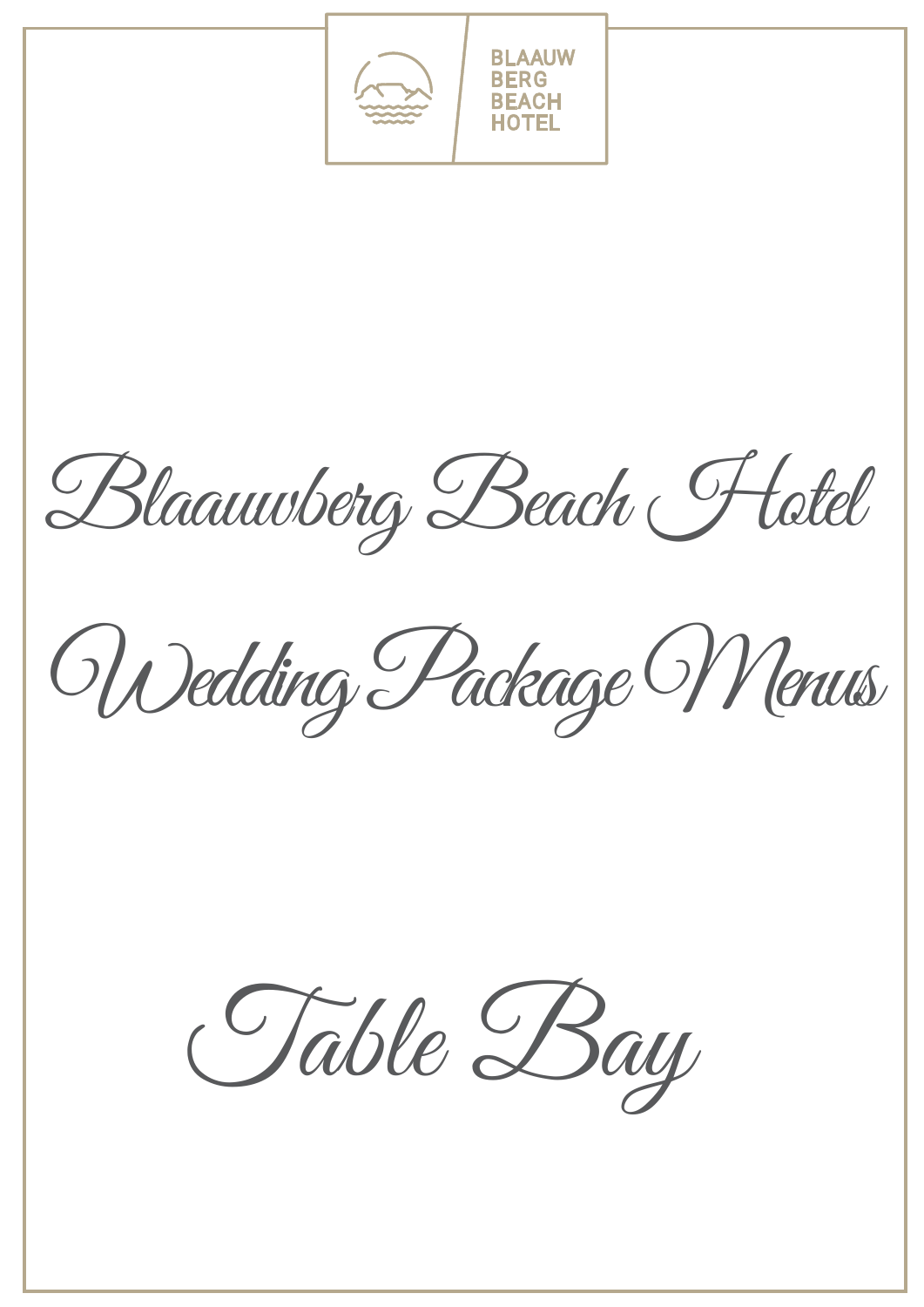Set Menu

Option 1

Starter

#### Smoked Salmon Norwegian smoked salmon, fennel cream, crispy capers, pickled onion

Main Course

Hake & Chips Pan fried hake, pommes straws, mushy peas, lime curd

Dessert

Berry Cheesecake Berry cheesecake, thyme crumble, Oreo ice cream



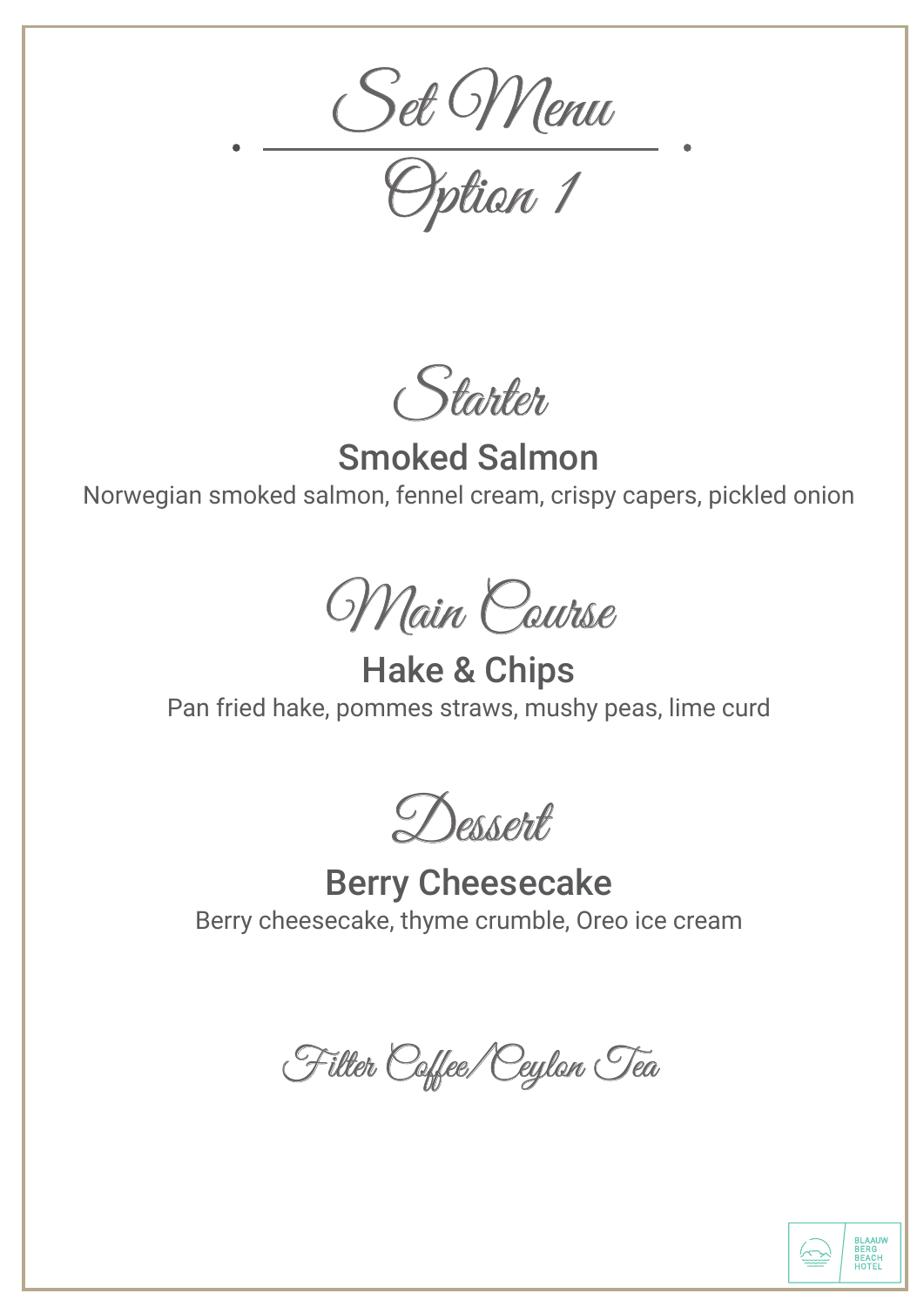Set Menu

Option 2

Starter

Salmon Gravlax Charcoal cured salmon, beetroot mousse, lemon panna cotta

Main Course

Chicken Roulade Caprese rolled chicken breast, sundried tomato risotto, basil Hollandaise

Dessert

Chocolate Tart Eggless chocolate tart, cashew brittle, raspberry ice cream

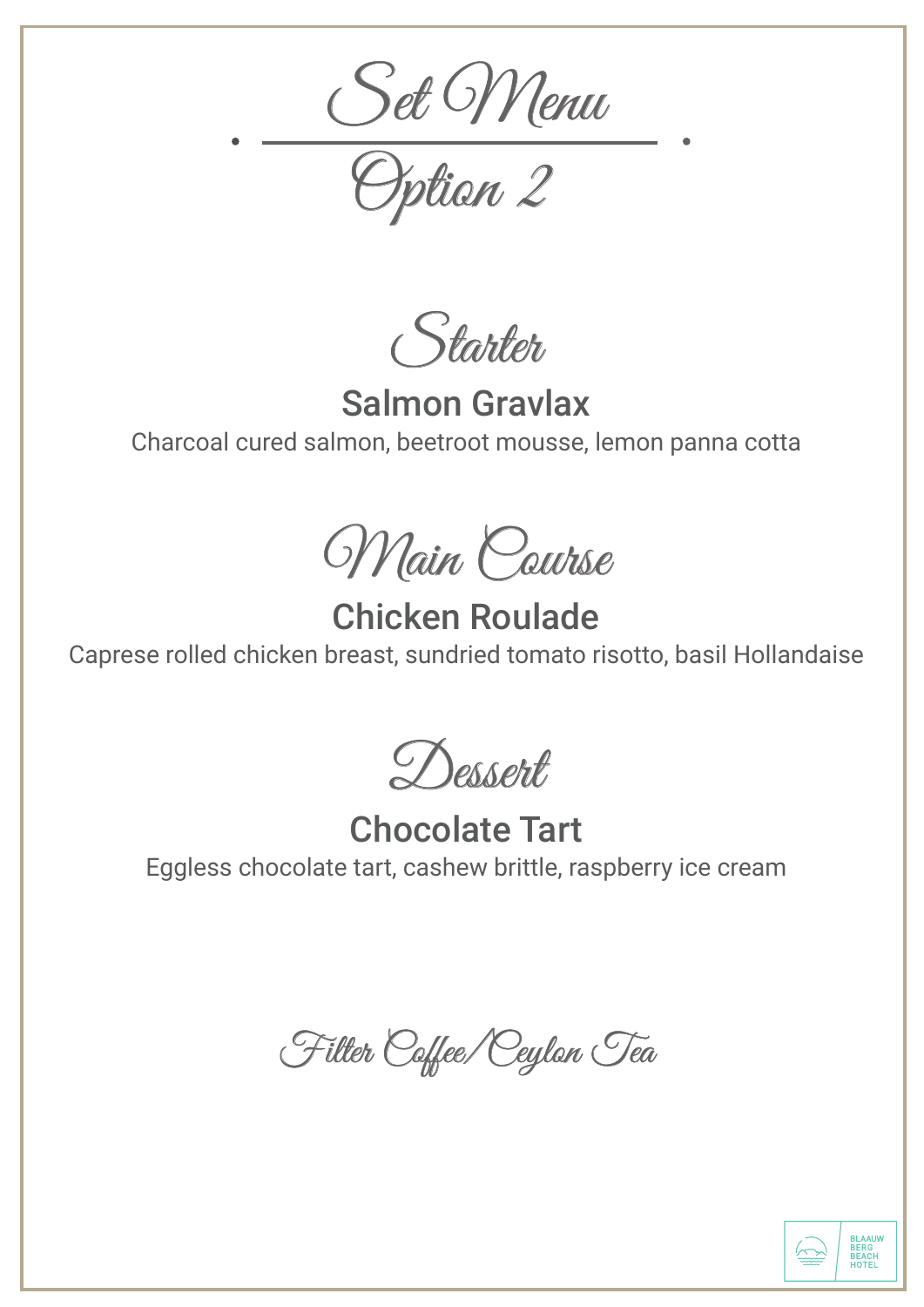Set Menu

Option 3

Starter

Prawn Maki

Steamed prawn wrapped in sushi rice, nori, wasabi mayo, yuzu dressing

Main Course

Pork Belly

Sous vide pork belly, cream corn, burnt corn, bacon crumble, bacon popcorn

Dessert

Apple Crumble

Stewed apple, sweet pickled apple, apple gel, cinnamon crumble, Greek yoghurt ice cream



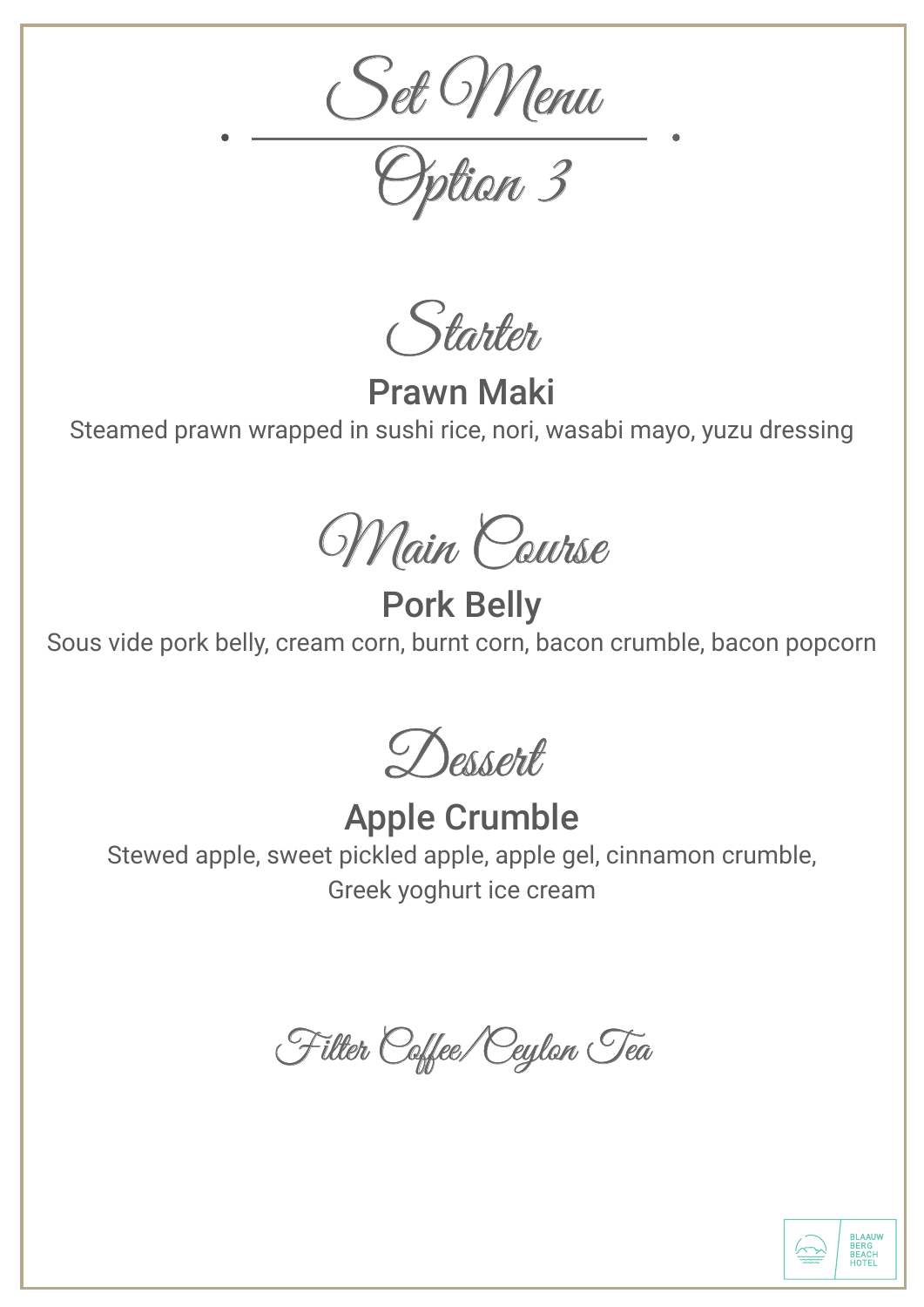Set Menu

Option 4

Starter

Chicken Cobb Salad

Baby cos lettuce, avocado mousse, bacon jam, tomato concasse, onion marmalade, blue cheese dressing

Main Course

Pan Seared Lamb Loin Pommes souffle, cauliflower puree, pea panna cotta

Dessert

Chocolate Éclair Choux puff pastry, orange and chocolate mousse, chocolate shavings



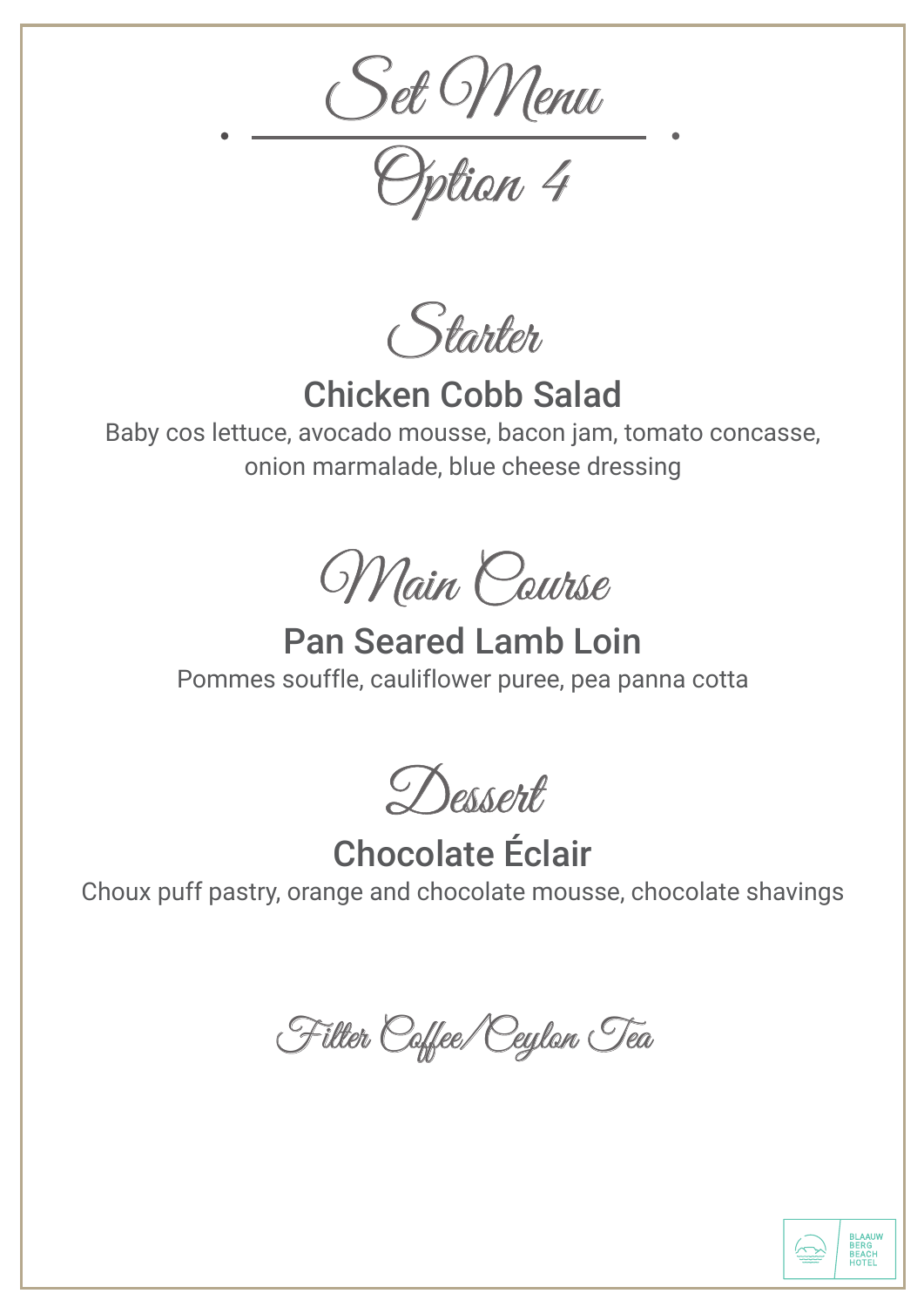Set Menu

Option 5

Starter

Thai Beef Salad

Seared beef sirloin, pickled cucumber, mint coriander basil salad, cashew brittle, lime dressing

Main Course

Beef Fillet

Brown butter beef fillet, roasted onion, Parmesan asparagus, smoked garlic & thyme butter

Dessert

Baklava Sticky phyllo pistachio tart, berry yoghurt bark



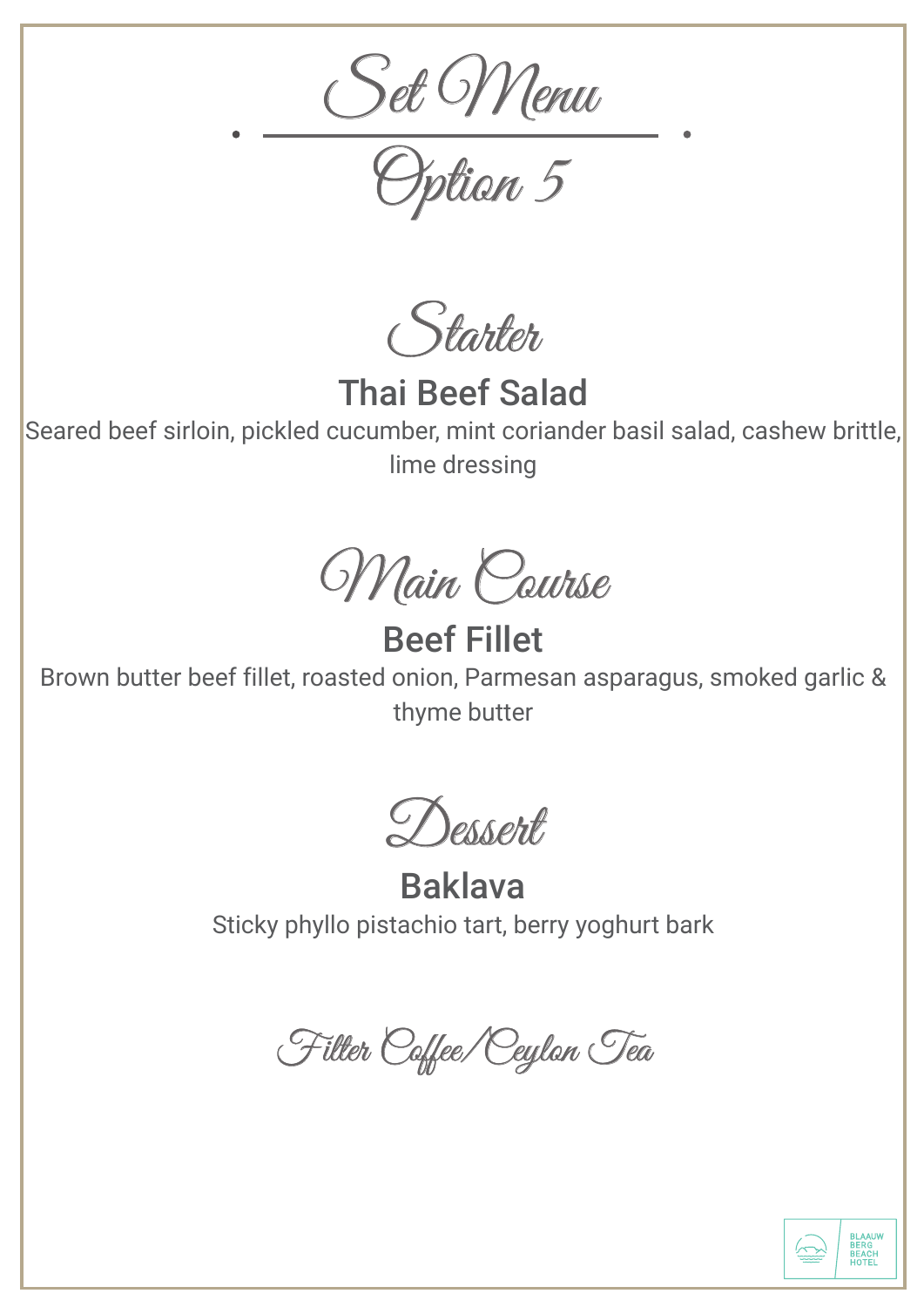Main Course Buffet

\*Option 1

Stahten.

Spicy Butternut Soup (v) Red Thai butternut soup, butternut crisp, coconut shavings

Main Course

Pork Fillet Pan seared pork fillet, cauliflower croutons, pickled cauliflower, mustard jus

## Roast Leg of Lamb

Rosemary roasted leg of lamb, hassleback potatoes, mint jus

# Wood-fired Catch of the Day

Garlic half shell mussel in white wine sauce

## Butternut Ravioli

Cinnamon butternut, salted pumpkin seeds

## Eggplant Gratin

Eggplant croutons, Parmesan chips

Dessert

Pumpkin Tart Sweet pumpkin pie, pumpkin croutons, oat milk panna cotta

Filter Coffee/Ceylon Tea

\* Additional cost of R 50 per person

**BLAAUW<br>BERG<br>BEACH<br>HOTEL** 

ختتيا